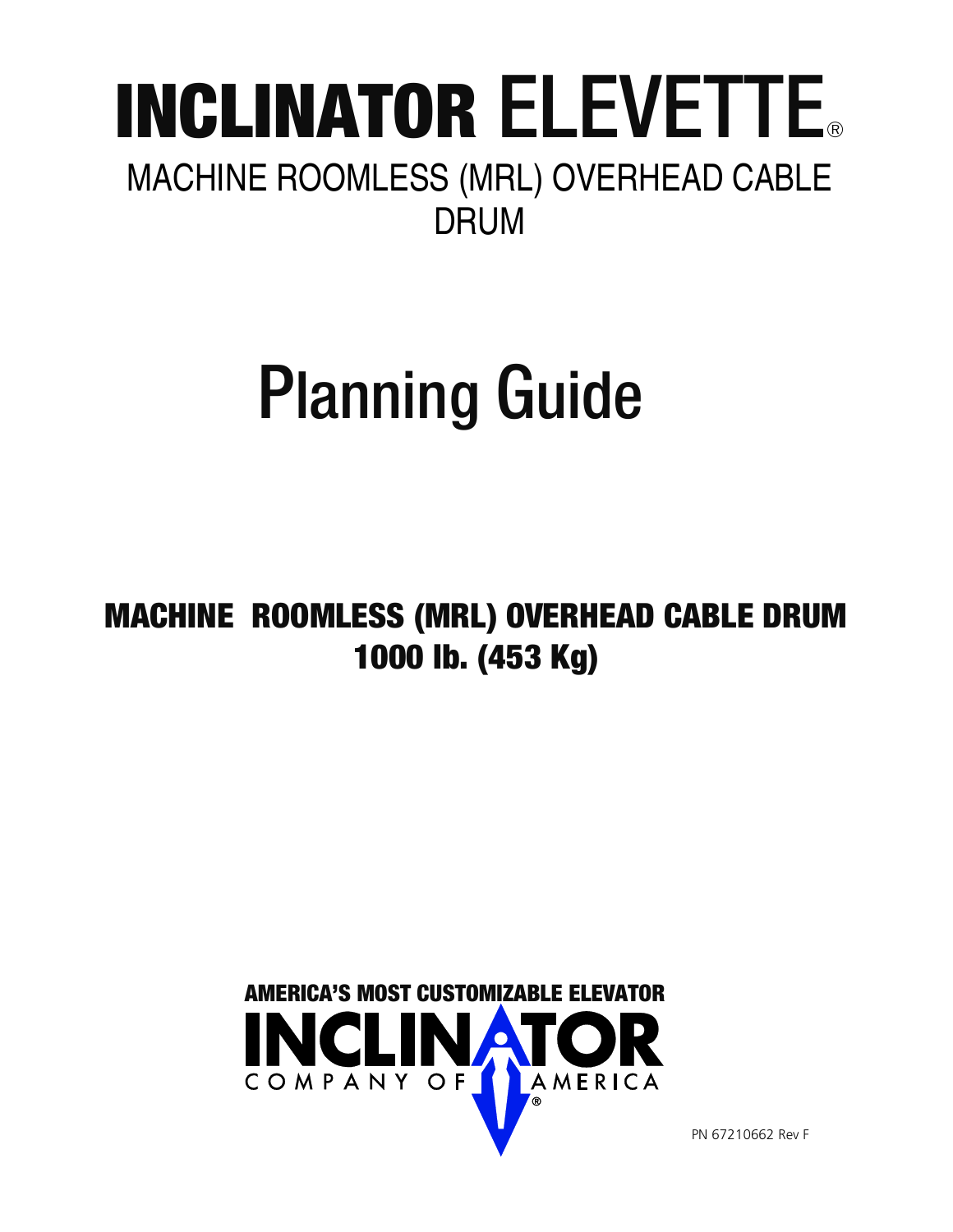This page intentionally left blank.

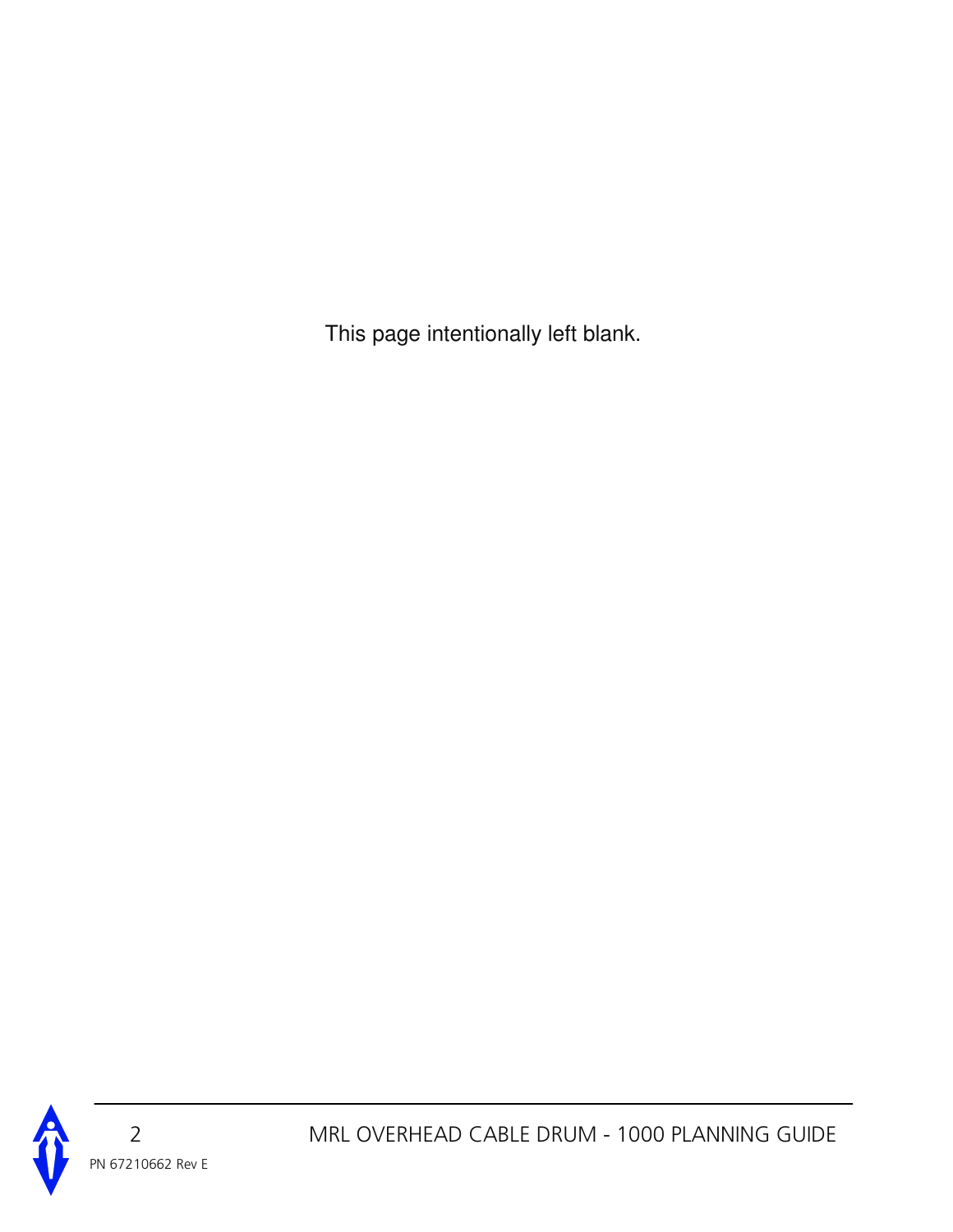# **Table of Contents**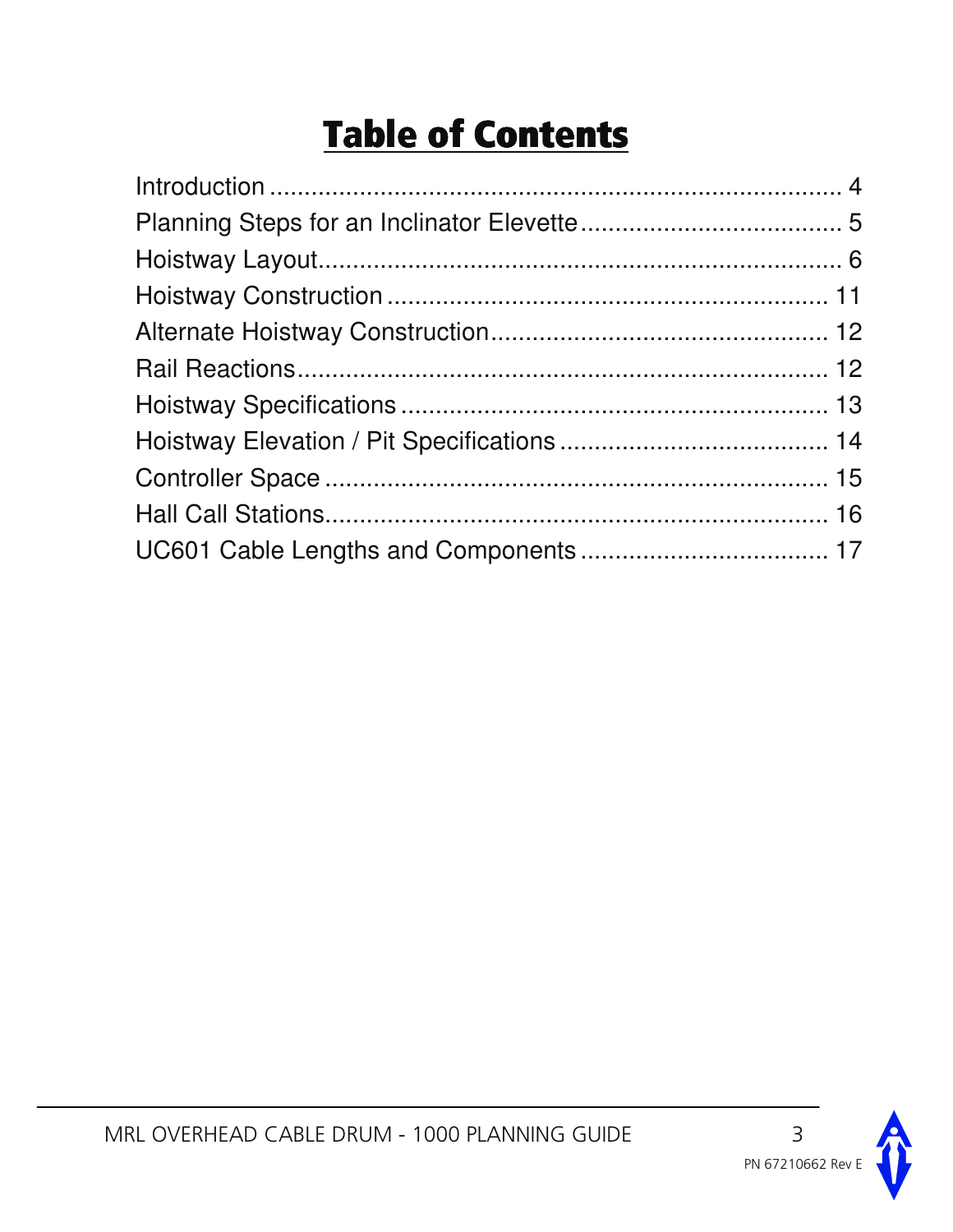### Introduction

It started over 90 years ago with a passion to help an ailing friend access his multi-level home. Now, almost a century later, the Inclinator craftsmanship can be found in more North American homes today than any other brand. We want to use our heritage of service to enhance each stage of your building or remodeling experience and to help you create a uniquely personalized elevator for your home.

Of all the stages, none is quite as exciting as the initial design phase. It's where you begin to imagine the possibilities of something that's uniquely yours. A home is personalized by the components you choose to fit your needs.

Our Planning Guide is designed to simplify and assist architects, contractors, home owners and dealers in planning for a home elevator that meets or exceeds the requirements of ASME A17.1-2016 and CSA B44-13.

We recommend you contact an authorized dealer in the area where the elevator will be installed. They will be knowledgeable about local codes and restrictions. Become familiar with all requirements governing the installation and use of elevators. It is extremely important for you to know and adhere to all regulations concerning installation.

This Planning Guide provides nominal dimensions and specifications useful for the initial planning of an elevator project. Before beginning actual construction, be sure to contact a local authorized dealer and obtain approval drawings customized with specifications and dimensions for your specific project. Call 1-800-343-9007 to find a local dealer or visit our website, www.inclinator.com. Inclinator elevators manufactured and installed under the proper parameters are warranted for 2 years. We assume no liability for equipment not installed in compliance with national, state, and local codes.

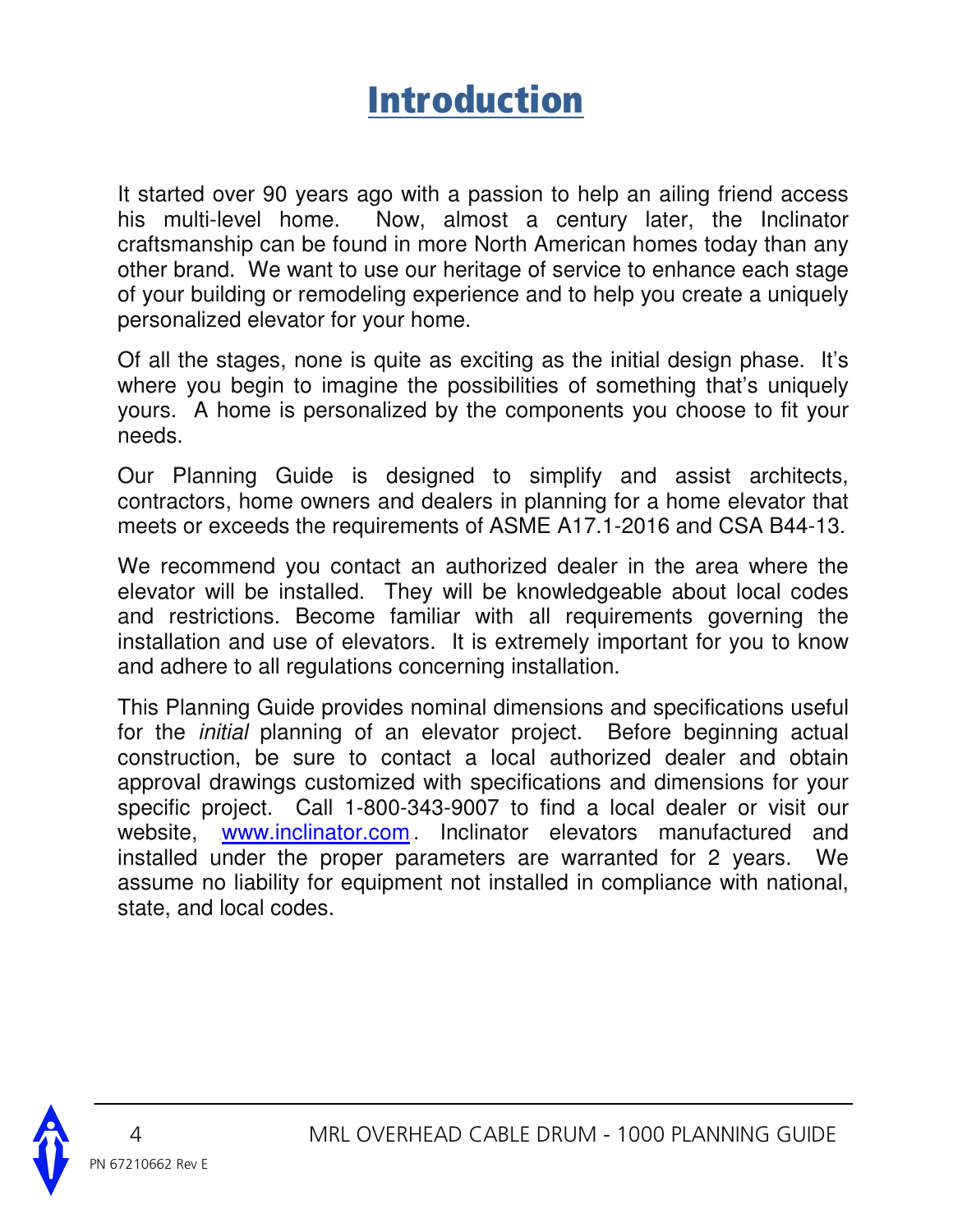# **Planning Steps for an Inclinator Elevette**

- 1. Locate local dealer and together determine the following:
	- a. Select a drive system, cab type and design specifications
	- b. Address national, state and local code requirements
	- c. Determine installation parameters of site
- 2. Obtain approval drawings before building hoistway, doorways, pit and any other construction related to the elevator
- 3. Coordinate with dealer to order and install the elevator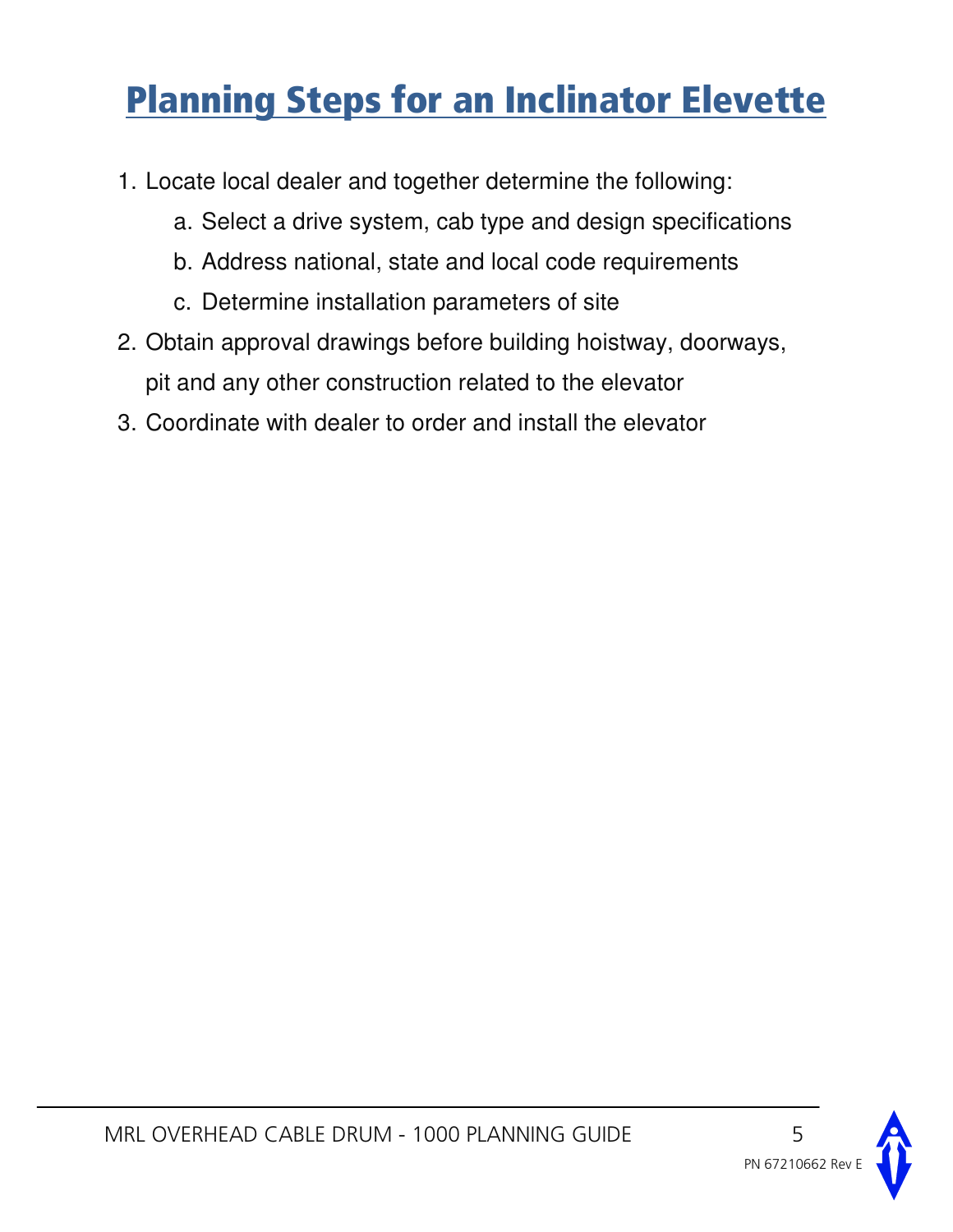

| MINIMUM Hoistway Size FOR OH Cable Drum |                      |                |         |         |         |  |  |  |  |  |
|-----------------------------------------|----------------------|----------------|---------|---------|---------|--|--|--|--|--|
| <b>MRL OH Cable Drum</b>                | <b>CAB GATE CODE</b> |                |         |         |         |  |  |  |  |  |
| <b>Gate Type</b>                        | 1 or 2               | 3              | 4       | 5       | 6       |  |  |  |  |  |
|                                         | $C \times D$         | $C \times D$   | C x D   | C x D   | C x D   |  |  |  |  |  |
| Collapsible Gate                        | 45 x 45              | $47 \times 45$ | 47 x 45 | 47 x 45 | 47 x 45 |  |  |  |  |  |
| Accordion Gate (no<br>Operator)         | 45 x 45              | 47 x 45        | 47 x 51 | 47 x 51 | 47 x 45 |  |  |  |  |  |
| <b>Accordion Gate + Operator</b>        | 45 x 45              | $47 \times 46$ | 47 x 51 | 47 x 51 | 47 x 51 |  |  |  |  |  |

Note: 1. Cab Frame is centered on cab.

2. C = Shaft Depth (out from support wall)

3. D = Shaft Width (parallel to support wall)

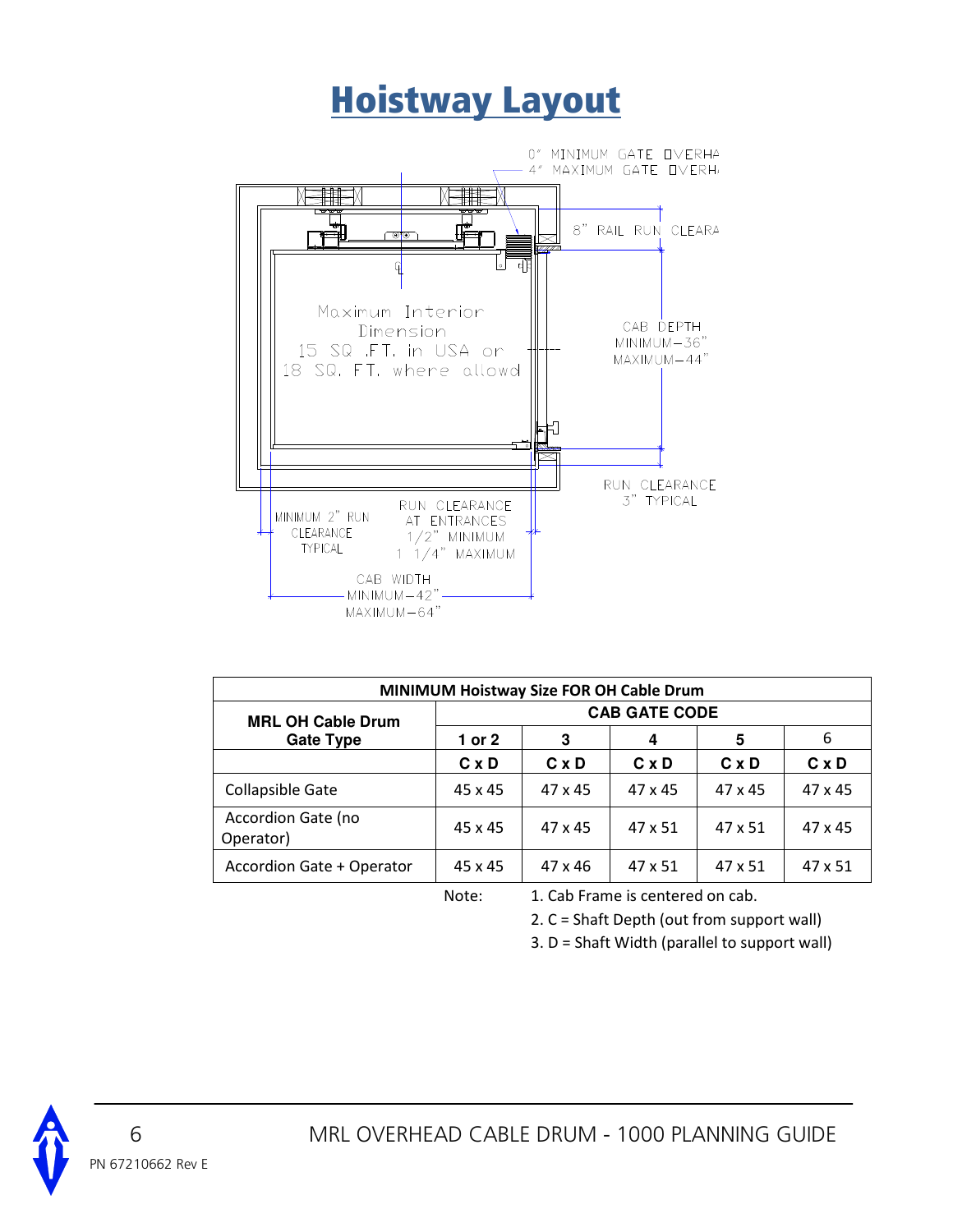The following specs are to be provided by the General Contractor (GC), except as noted, prior to Elevator Contractor (EC) installing the elevator equipment.

- 1. Enclosed, plumb and square hoistway with smooth interior surfaces. Include for fascias or furring of hoistway interior.
- 2. Doors, frames and door hardware.
- 3. Finish openings as per elevator contractor's shop drawings.
- 4. Hoistway door security: All hoistway doors require door locking devices (provided by Inclinator) as well as a door handle and a latch set. All doors must be swing type (single hinge). Solid core doors are recommended.
- 5. Unfinished/Un-installed door: EC may prefer a minimum of one hoistway door and associated framing be left unfinished to accommodate elevator installation and prevent possible damage to door/framing. Preferably at the lowest floor.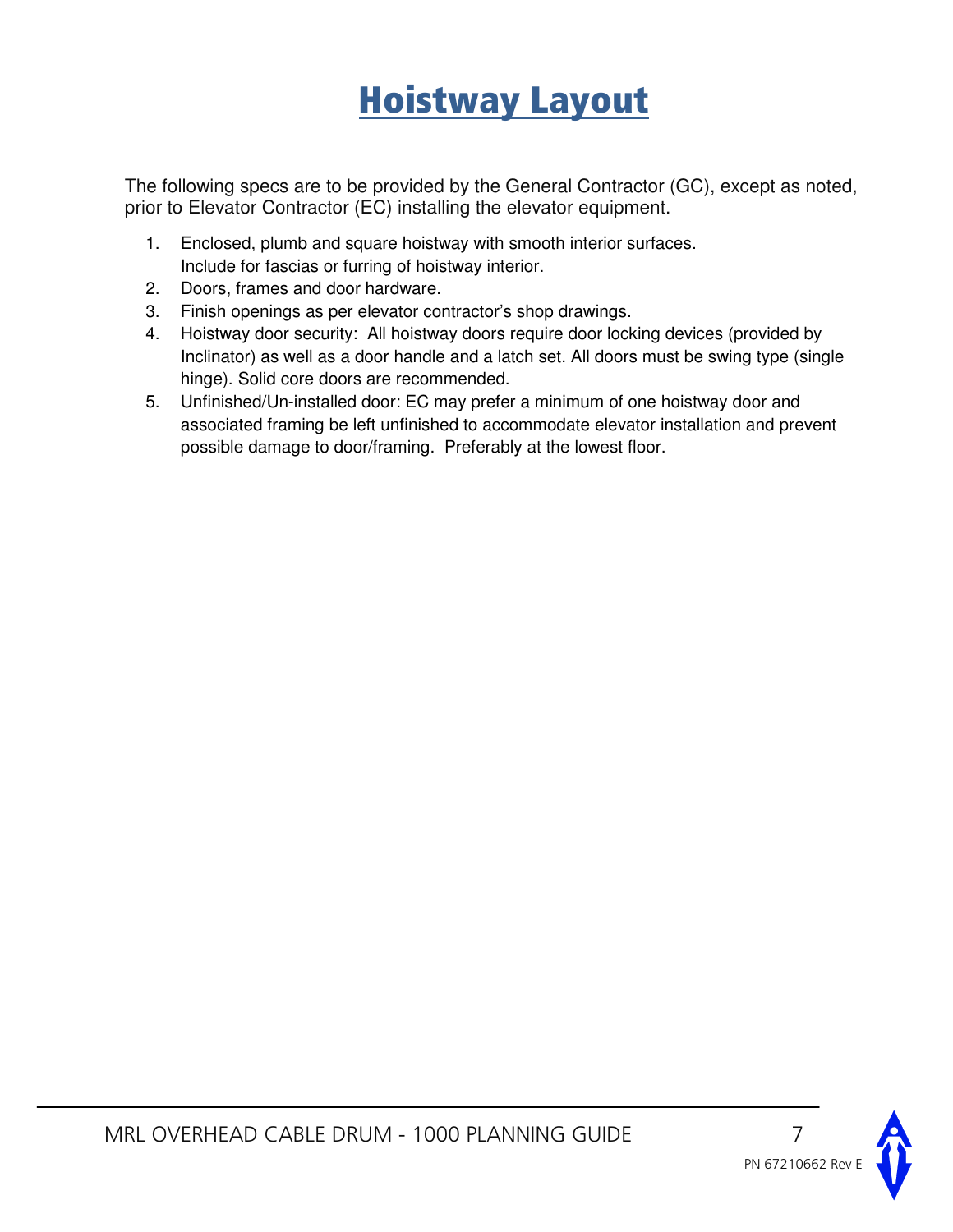The following data is for typical industry size elevators.

Any size cab is available in  $\frac{1}{4}$ " increments to dimensions **A** and **C** or **B** and **D** within the maximum and minimum dimensions shown in the diagram on page 6 not to exceed 15 SQ. FT. or 18 SQ. FT. where allowed.



### CODE 1

| <b>CODE</b>                  | <b>CAR SIZE</b> | A                          | В                          | C                            | D                            | Е                        | F                        | G                          | н                              |
|------------------------------|-----------------|----------------------------|----------------------------|------------------------------|------------------------------|--------------------------|--------------------------|----------------------------|--------------------------------|
| 1                            | (O.D.)          | <b>CAB DEPTH</b><br>(1.D.) | <b>CAR WIDTH</b><br>(I.D.) | <b>SHAFT</b><br><b>DEPTH</b> | <b>SHAFT</b><br><b>WIDTH</b> | <b>CENTER</b><br>OF RAIL | <b>CENTER</b><br>OF DOOR | <b>DOOR</b><br><b>SIZE</b> | <b>CLEAR</b><br><b>OPENING</b> |
|                              | 38" x 50"       | 34.25"                     | 48.50"                     | 46.75"                       | 55.00"                       | 27.00"                   | 21.25"                   | 36"                        | <b>UP TO 40"</b>               |
|                              | 38" x 60"       | 34.25"                     | 58.50"                     | 46.75"                       | 65.00"                       | 32.00"                   | 21.25"                   | 36"                        | <b>UP TO 44"</b>               |
| Ġ                            | 42" x 48"       | 38.25"                     | 46.50"                     | 50.75"                       | 53.00"                       | 26.00"                   | 21.25"                   | 36"                        | <b>UP TO 38"</b>               |
| င် $\overline{\mathfrak{e}}$ | 42" x 54"       | 38.25"                     | 52.50"                     | 50.75"                       | 59.00"                       | 29.00"                   | 21.25"                   | 36"                        | <b>UP TO 44"</b>               |



### CODE 2

| <b>CODE</b>             | <b>CAR SIZE</b> | A                          | В                          | C                            | D                            | Е                        |                          | G                          | н                              |
|-------------------------|-----------------|----------------------------|----------------------------|------------------------------|------------------------------|--------------------------|--------------------------|----------------------------|--------------------------------|
| 2                       | (O.D.)          | <b>CAB DEPTH</b><br>(I.D.) | <b>CAR WIDTH</b><br>(I.D.) | <b>SHAFT</b><br><b>DEPTH</b> | <b>SHAFT</b><br><b>WIDTH</b> | <b>CENTER</b><br>OF RAIL | <b>CENTER</b><br>OF DOOR | <b>DOOR</b><br><b>SIZE</b> | <b>CLEAR</b><br><b>OPENING</b> |
|                         | 38" x 50"       | 34.25"                     | 48.50"                     | 46.75"                       | 55.00"                       | 27.00"                   | 21.25"                   | 36"                        | <b>UP TO 40"</b>               |
|                         | 38" x 60"       | 34.25"                     | 58.50"                     | 46.75"                       | 65.00"                       | 32.00"                   | 21.25"                   | 36"                        | <b>UP TO 44"</b>               |
| ڣ                       | 42" x 48"       | 38.25"                     | 46.50"                     | 50.75"                       | 53.00"                       | 26.00"                   | 21.25"                   | 36"                        | <b>UP TO 38"</b>               |
| $\overline{\mathbf{P}}$ | 42" x 54"       | 38.25"                     | 52.50"                     | 50.75"                       | 59.00"                       | 29.00"                   | 21.25"                   | 36"                        | <b>UP TO 44"</b>               |



### CODE 3

| <b>CODE</b> | <b>CAR SIZE</b> | A                          | В                          | C                            | D                            | E                        | F                                  | G                          | н                              |
|-------------|-----------------|----------------------------|----------------------------|------------------------------|------------------------------|--------------------------|------------------------------------|----------------------------|--------------------------------|
| 3           | (O.D.)          | <b>CAB DEPTH</b><br>(I.D.) | <b>CAR WIDTH</b><br>(I.D.) | <b>SHAFT</b><br><b>DEPTH</b> | <b>SHAFT</b><br><b>WIDTH</b> | <b>CENTER</b><br>OF RAIL | <b>CENTER</b><br>OF<br><b>DOOR</b> | <b>DOOR</b><br><b>SIZE</b> | <b>CLEAR</b><br><b>OPENING</b> |
|             | 38" x 50"       | 36.50"                     | 46.25"                     | 49.00"                       | 52.75"                       | 25.75"                   | 25.25"                             | 32"                        | <b>UP TO 30"</b>               |
|             | 38" x 60"       | 36.50"                     | 56.25"                     | 49.00"                       | 62.75"                       | 30.75"                   | 25.25"                             | 32"                        | <b>UP TO 30"</b>               |
| Ġ           | 42" x 48"       | 40.50"                     | 44.25"                     | 53.00"                       | 50.75"                       | 24.75"                   | 27.25"                             | 36"                        | <b>UP TO 34"</b>               |
| Ġ           | 42" x 54"       | 40.50"                     | 50.25"                     | 53.00"                       | 56.75"                       | 27.75"                   | 27.25"                             | 36"                        | <b>UP TO 34"</b>               |

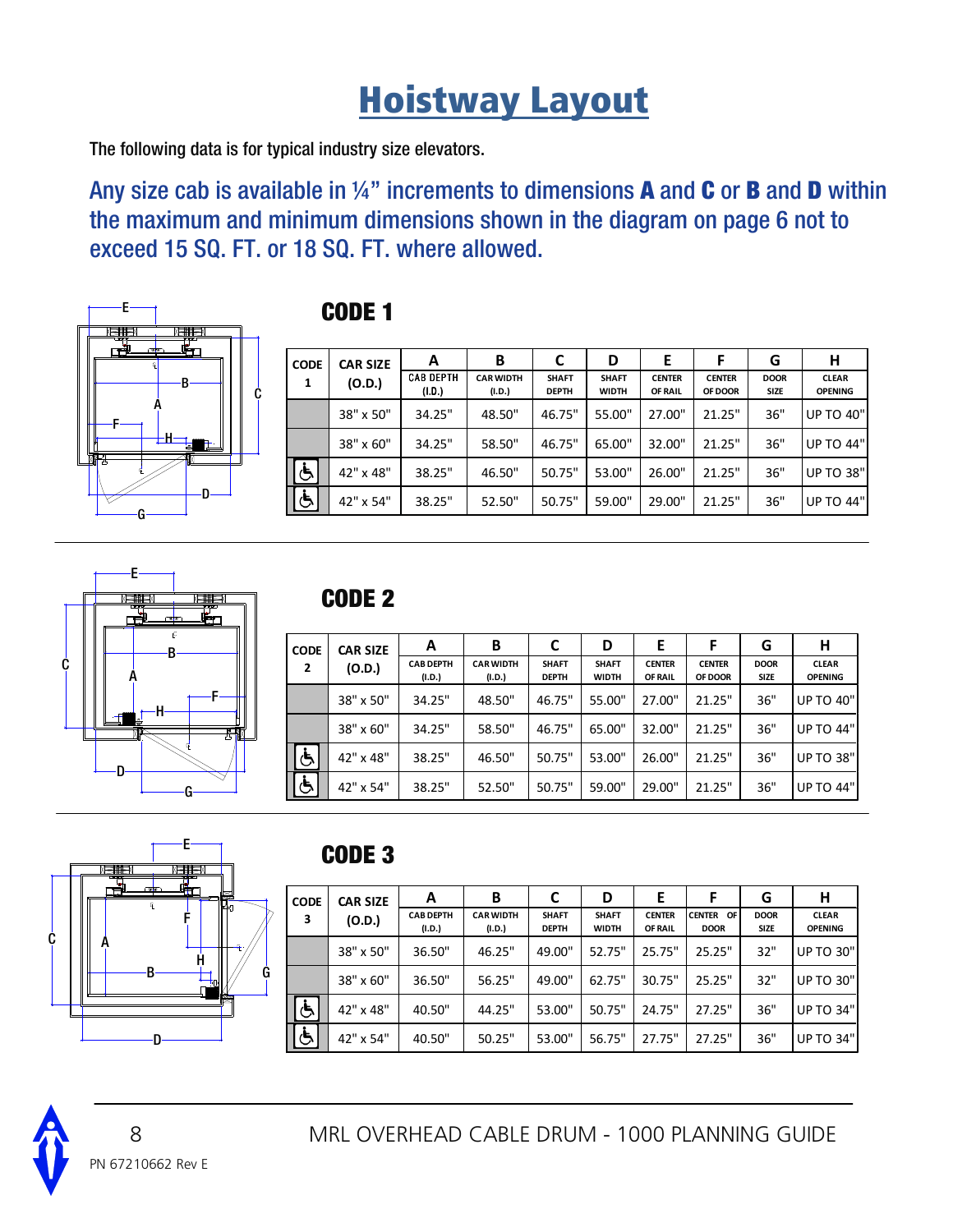The following data is for typical industry size elevators.

Any size cab is available in  $\frac{1}{4}$ " increments to dimensions **A** and **C** or **B** and **D** within the maximum and minimum dimensions shown in the diagram on page 6 not to exceed 15 SQ. FT. or 18 SQ. FT. where allowed.



### CODE 4

| <b>CODE</b> | <b>CAR SIZE</b> | А                          | В                          |                              | D                            | E                        | F                        | G                          | н                              |
|-------------|-----------------|----------------------------|----------------------------|------------------------------|------------------------------|--------------------------|--------------------------|----------------------------|--------------------------------|
| 4           | (O.D.)          | <b>CAB DEPTH</b><br>(I.D.) | <b>CAR WIDTH</b><br>(I.D.) | <b>SHAFT</b><br><b>DEPTH</b> | <b>SHAFT</b><br><b>WIDTH</b> | <b>CENTER</b><br>OF RAIL | <b>CENTER</b><br>OF DOOR | <b>DOOR</b><br><b>SIZE</b> | <b>CLEAR</b><br><b>OPENING</b> |
| Ġ           | 38" x 50"       | 36.50"                     | 46.25"                     | 49.00"                       | 52.75"                       | 25.75"                   | 26.75"                   | 36"                        | <b>UP TO 32"</b>               |
| Ġ           | 38" x 60"       | 36.50"                     | 56.25"                     | 49.00"                       | 62.75"                       | 30.75"                   | 26.75"                   | 36"                        | <b>UP TO 32"</b>               |
| Ġ           | 42" x 48"       | 40.50"                     | 44.25"                     | 53.00"                       | 50.75"                       | 24.75"                   | 30.75"                   | 36"                        | <b>UP TO 38"</b>               |
| ڣ           | 42" x 54"       | 40.50"                     | 50.25"                     | 53.00"                       | 56.75"                       | 27.75"                   | 30.75"                   | 36"                        | <b>UP TO 38"</b>               |



### CODE 5

| <b>CODE</b>        | <b>CAR SIZE</b> | A                          | В                          | C                            | D                            | Е                        |                          | G                          | н                              |
|--------------------|-----------------|----------------------------|----------------------------|------------------------------|------------------------------|--------------------------|--------------------------|----------------------------|--------------------------------|
| 5                  | (O.D.)          | <b>CAB DEPTH</b><br>(I.D.) | <b>CAR WIDTH</b><br>(I.D.) | <b>SHAFT</b><br><b>DEPTH</b> | <b>SHAFT</b><br><b>WIDTH</b> | <b>CENTER</b><br>OF RAIL | <b>CENTER</b><br>OF DOOR | <b>DOOR</b><br><b>SIZE</b> | <b>CLEAR</b><br><b>OPENING</b> |
| $\overline{G}$     | 38" x 50"       | 36.50"                     | 46.25"                     | 49.00"                       | 52.75"                       | 25.75"                   | 26.75"                   | 36"                        | <b>UP TO 32"</b>               |
| $\overline{G}$     | 38" x 60"       | 36.50"                     | 56.25"                     | 49.00"                       | 62.75"                       | 30.75"                   | 26.75"                   | 36"                        | <b>UP TO 32"</b>               |
| $\mathbf{\dot{e}}$ | 42" x 48"       | 40.50"                     | 44.25"                     | 53.00"                       | 50.75"                       | 24.75"                   | 30.75"                   | 36"                        | <b>UP TO 38"</b>               |
| ای                 | 42" x 54"       | 40.50"                     | 50.25"                     | 53.00"                       | 56.75"                       | 27.75"                   | 30.75"                   | 36"                        | <b>UP TO 38"</b>               |



### CODE 6

| <b>CODE</b> | <b>CAR SIZE</b> | A                          | B                          |                              | D                            | E                        | F                        | G                          | н                              |
|-------------|-----------------|----------------------------|----------------------------|------------------------------|------------------------------|--------------------------|--------------------------|----------------------------|--------------------------------|
| 6           | (O.D.)          | <b>CAB DEPTH</b><br>(I.D.) | <b>CAR WIDTH</b><br>(I.D.) | <b>SHAFT</b><br><b>DEPTH</b> | <b>SHAFT</b><br><b>WIDTH</b> | <b>CENTER</b><br>OF RAIL | <b>CENTER</b><br>OF DOOR | <b>DOOR</b><br><b>SIZE</b> | <b>CLEAR</b><br><b>OPENING</b> |
|             | 38" x 50"       | 36.50"                     | 46.25"                     | 49.00"                       | 52.75"                       | 25.75"                   | 25.25"                   | 32"                        | <b>UP TO 30"</b>               |
|             | 38" x 60"       | 36.50"                     | 56.25"                     | 49.00"                       | 62.75"                       | 30.75"                   | 25.25"                   | 32"                        | <b>UP TO 30"</b>               |
| Ġ           | 42" x 48"       | 40.50"                     | 44.25"                     | 53.00"                       | 50.75"                       | 24.75"                   | 27.25"                   | 36"                        | <b>UP TO 34"</b>               |
| ڂ           | 42" x 54"       | 40.50"                     | 50.25"                     | 53.00"                       | 56.75"                       | 27.75"                   | 27.25"                   | 36"                        | <b>UP TO 34"</b>               |

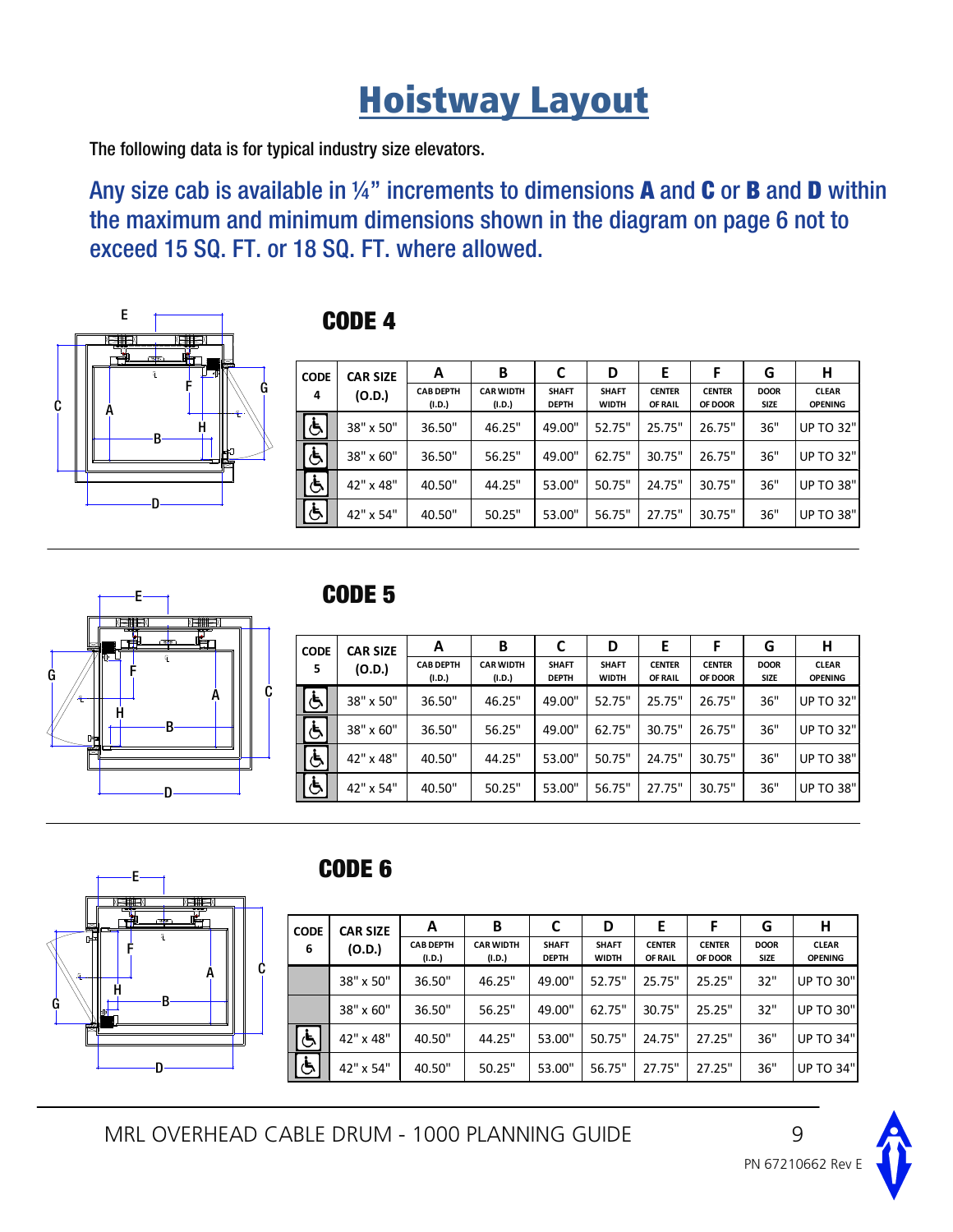CODE 4,5



| <b>CODE</b> | <b>CAR SIZE</b> | A                          | В                          |                              | D                            | Е                        | F                        | G                          | н                              |
|-------------|-----------------|----------------------------|----------------------------|------------------------------|------------------------------|--------------------------|--------------------------|----------------------------|--------------------------------|
| 4,5         | (O.D.)          | <b>CAB DEPTH</b><br>(I.D.) | <b>CAR WIDTH</b><br>(I.D.) | <b>SHAFT</b><br><b>DEPTH</b> | <b>SHAFT</b><br><b>WIDTH</b> | <b>CENTER</b><br>OF RAIL | <b>CENTER</b><br>OF DOOR | <b>DOOR</b><br><b>SIZE</b> | <b>CLEAR</b><br><b>OPENING</b> |
| Ŀ           | 38" x 50"       | 36.50"                     | 44.00"                     | 49.00"                       | 51.50"                       | 25.75"                   | 26.75"                   | 36"                        | <b>UP TO 32"</b>               |
| ხ           | 38" x 60"       | 36.50"                     | 54.00"                     | 49.00"                       | 61.50"                       | 30.75"                   | 26.75"                   | 36"                        | <b>UP TO 32"</b>               |
| ځ           | 42" x 48"       | 40.50"                     | 42.00"                     | 53.00"                       | 49.50"                       | 24.75"                   | 30.75"                   | 36"                        | <b>UP TO 38"</b>               |
| ∤ક          | 42" x 54"       | 40.50"                     | 48.00"                     | 53.00"                       | 55.50"                       | 27.75"                   | 30.75"                   | 36"                        | <b>UP TO 38"</b>               |

### CODE 3,6



| <b>CODE</b> | <b>CAR SIZE</b> | A                          | В                          |                              | D                            | Е                        | F                        | G                          | н                              |
|-------------|-----------------|----------------------------|----------------------------|------------------------------|------------------------------|--------------------------|--------------------------|----------------------------|--------------------------------|
| 3,6         | (O.D.)          | <b>CAB DEPTH</b><br>(I.D.) | <b>CAR WIDTH</b><br>(I.D.) | <b>SHAFT</b><br><b>DEPTH</b> | <b>SHAFT</b><br><b>WIDTH</b> | <b>CENTER</b><br>OF RAIL | <b>CENTER</b><br>OF DOOR | <b>DOOR</b><br><b>SIZE</b> | <b>CLEAR</b><br><b>OPENING</b> |
|             | 38" x 50"       | 36.50"                     | 44.00"                     | 49.00"                       | 51.50"                       | 25.75"                   | 25.25"                   | 32"                        | <b>UP TO 30"</b>               |
|             | 38" x 60"       | 36.50"                     | 54.00"                     | 49.00"                       | 61.50"                       | 30.75"                   | 25.25"                   | 32"                        | <b>UP TO 30"</b>               |
| ځ           | 42" x 48"       | 40.50"                     | 42.00"                     | 53.00"                       | 49.50"                       | 24.75"                   | 27.25"                   | 36"                        | <b>UP TO 34"</b>               |
| ځ           | 42" x 54"       | 40.50"                     | 48.00"                     | 53.00"                       | 55.50"                       | 27.75"                   | 27.25"                   | 36"                        | <b>UP TO 34"</b>               |



### CODE 5,1

| <b>CODE</b>        | <b>CAR SIZE</b> | A                          | B                          | C                            | D                            |                          |                          | G                   | н                              |                          | K                   |                                |
|--------------------|-----------------|----------------------------|----------------------------|------------------------------|------------------------------|--------------------------|--------------------------|---------------------|--------------------------------|--------------------------|---------------------|--------------------------------|
| 5,1                | (O.D.)          | <b>CAB DEPTH</b><br>(I.D.) | <b>CAR WIDTH</b><br>(I.D.) | <b>SHAFT</b><br><b>DEPTH</b> | <b>SHAFT</b><br><b>WIDTH</b> | <b>CENTER</b><br>OF RAIL | <b>CENTER</b><br>OF DOOR | ADJ.<br><b>DOOR</b> | <b>CLEAR</b><br><b>OPENING</b> | <b>CENTER</b><br>OF DOOR | OPP.<br><b>DOOR</b> | <b>CLEAR</b><br><b>OPENING</b> |
|                    | 38" x 50"       | 34.25"                     | 46.25"                     | 46.75"                       | 53.75"                       | 25.75"                   | 26.75"                   | 32"                 | <b>UP TO 30"</b>               | 24.00"                   | 36"                 | <b>UP TO 38"</b>               |
|                    | 38" x 60"       | 34.25"                     | 56.25"                     | 46.75"                       | 63.75"                       | 30.75"                   | 26.75"                   | 32"                 | <b>UP TO 30"</b>               | 24.00"                   | 36"                 | <b>UP TO 44"</b>               |
| க்                 | 42" x 48"       | 38.25"                     | 44.25"                     | 50.75"                       | 51.75"                       | 24.75"                   | 30.75"                   | 36"                 | <b>UP TO 34"</b>               | 24.00"                   | 36"                 | <b>UP TO 36"</b>               |
| $\dot{\mathbf{t}}$ | 42" x 54"       | 38.25"                     | 50.25"                     | 50.75"                       | 57.75"                       | 27.75"                   | 30.75"                   | 36"                 | <b>UP TO 34"</b>               | 24".00                   | 36"                 | <b>UP TO 42"</b>               |

### CODE 5,2

| F.                                                                                 |
|------------------------------------------------------------------------------------|
| <u>als</u><br>٩Ř<br>厑<br>¢<br>Ġ<br>Ć<br>в<br>c<br>н<br>ı:<br>陋<br>6<br>٦<br>X<br>酉 |

| <b>CODE</b><br>5,2   | <b>CAR SIZE</b><br>(O.D.) | A                          | B                          | C                            | D                            |                          |                          | G                   | н                              |                          | К                   |                         |
|----------------------|---------------------------|----------------------------|----------------------------|------------------------------|------------------------------|--------------------------|--------------------------|---------------------|--------------------------------|--------------------------|---------------------|-------------------------|
|                      |                           | <b>CAB DEPTH</b><br>(I.D.) | <b>CAR WIDTH</b><br>(I.D.) | <b>SHAFT</b><br><b>DEPTH</b> | <b>SHAFT</b><br><b>WIDTH</b> | <b>CENTER</b><br>OF RAIL | <b>CENTER</b><br>OF DOOR | ADJ.<br><b>DOOR</b> | <b>CLEAR</b><br><b>OPENING</b> | <b>CENTER</b><br>OF DOOR | OPP.<br><b>DOOR</b> | <b>CLEAR</b><br>OPENING |
|                      | 38" x 50"                 | 34.25"                     | 46.25"                     | 46.75"                       | 53.75"                       | 25.75"                   | 26.75"                   | 32"                 | <b>UP TO 29"</b>               | 22.25"                   | 36"                 | <b>UP TO 36"</b>        |
|                      | 38" x 60"                 | 34.25"                     | 56.25"                     | 46.75"                       | 63.75"                       | 30.75"                   | 26.75"                   | 32"                 | <b>UP TO 29"</b>               | 22.25"                   | 36"                 | <b>UP TO 44"</b>        |
| Ġ                    | 42" x 48"                 | 38.25"                     | 44.25"                     | 50.75"                       | 51.75"                       | 24.75"                   | 30.75"                   | 36"                 | <b>UP TO 34"</b>               | 22.25"                   | 36"                 | <b>UP TO 34"</b>        |
| $\dot{\mathfrak{G}}$ | 42" x 54"                 | 38.25"                     | 50.25"                     | 50.75"                       | 57.75"                       | 27.75"                   | 30.75"                   | 36"                 | <b>UP TO 34"</b>               | 22.25"                   | 36"                 | <b>UP TO 40"</b>        |

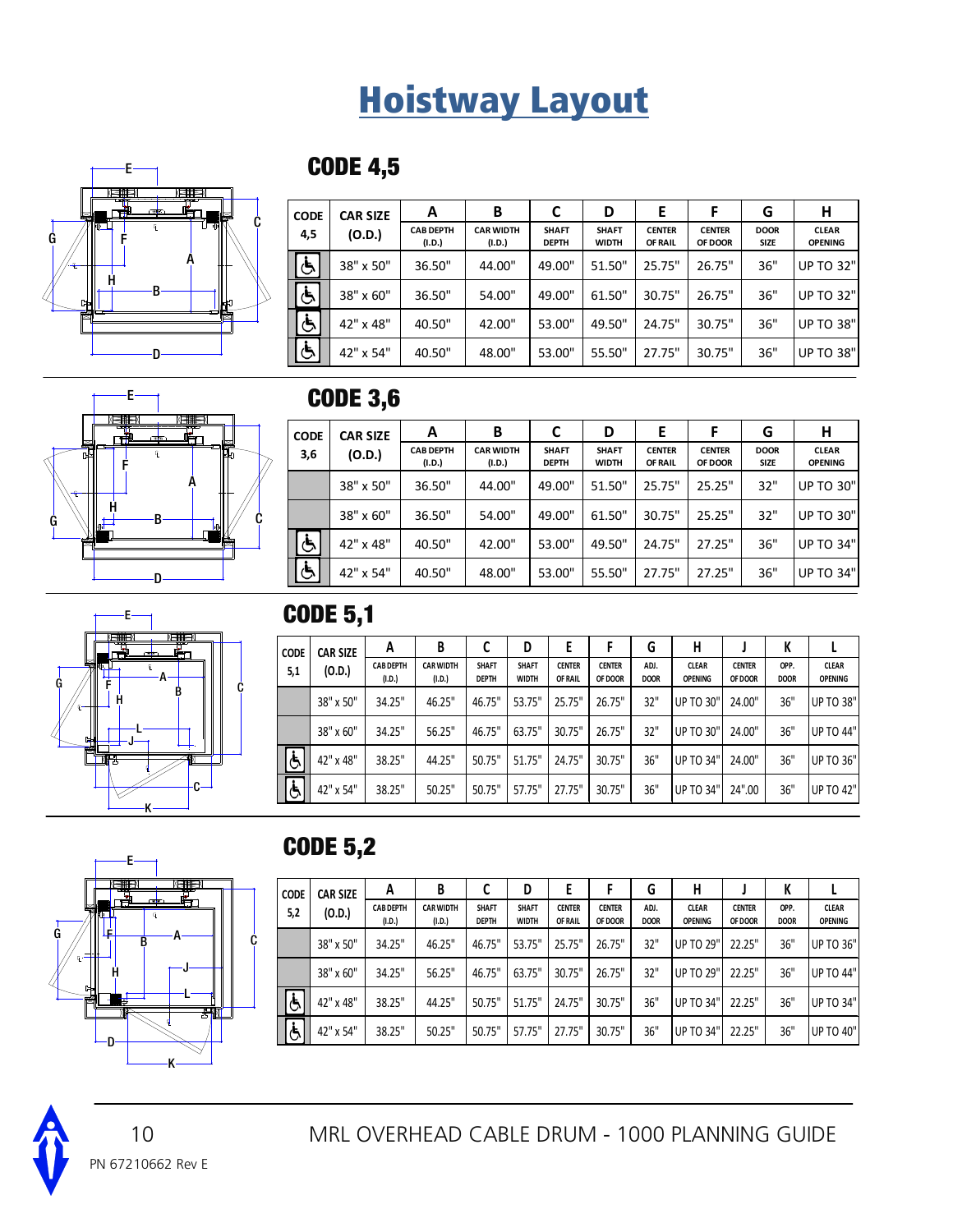### Hoistway Construction

(See page 12 for alternate hoistway construction)





### ¾" X 4" RULE / DOOR FRAME DETAILS Reference ASME 17.1-2016 5.3.1.4.2, 5.3.1.7.2, & 5.3.1.8.3



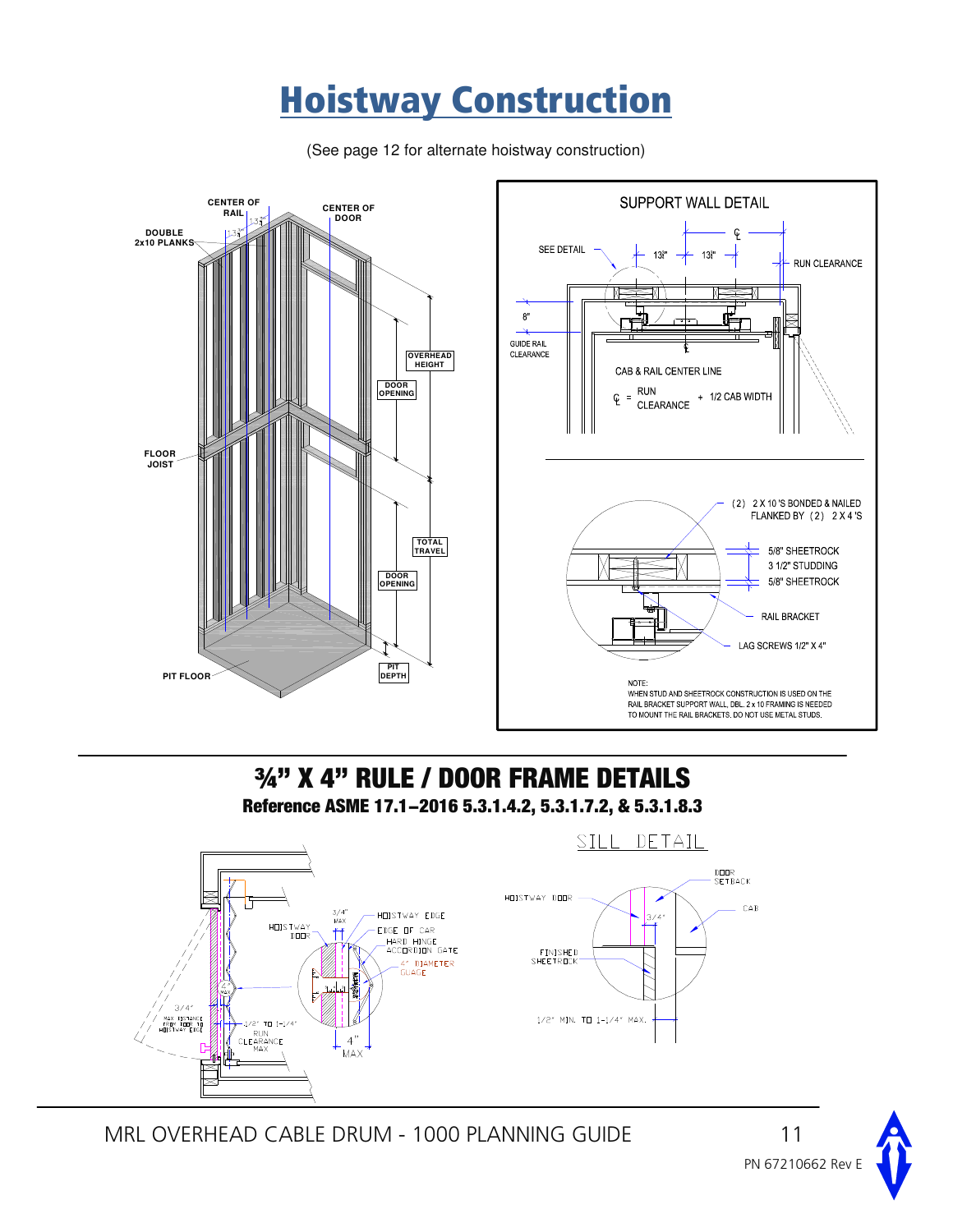# Alternate Hoistway Construction

The following recommendations are for hoistways constructed of concrete or hollow concrete block.

When mounting to a solid concrete wall or solid filled concrete block use (2) concrete screw anchors with a minimum ultimate strength in tension of 3000 lbs (i.e. Redhead LDT – Large Diameter Tapcon) per a mounting bracket.

When mounting to hollow concrete block it is best to use  $\frac{1}{2}$ " threaded rod and thru-bolt the brackets to the wall. ¼" Steel plate should be used on the back side of the wall for additional strength.



NOTE: All mounting points should meet or exceed the minimum pull out force for all rail reactions.

NOTE: Follow the anchor manufacturer's recommendations for type and size of drill bit to be used.



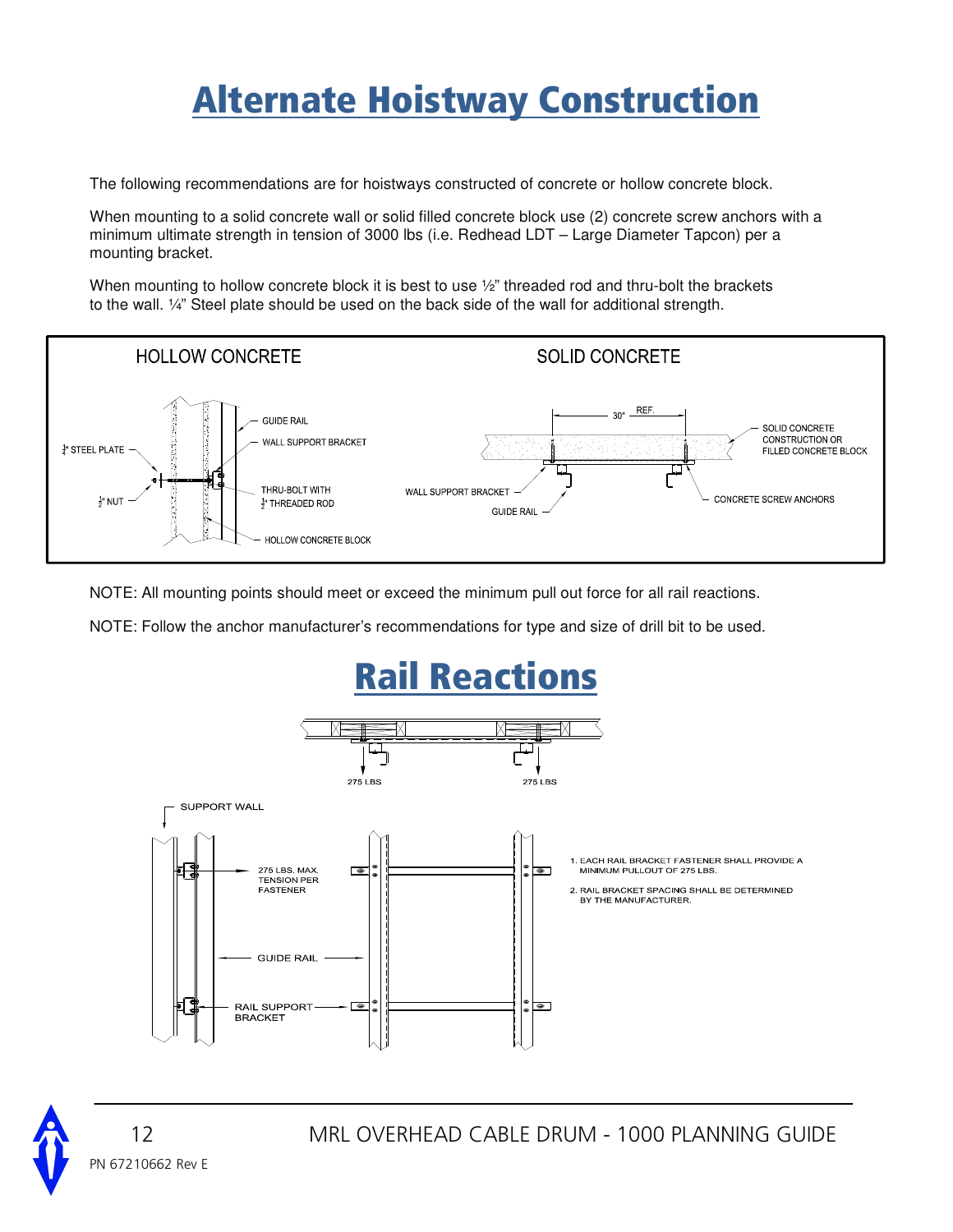# Hoistway Specifications

The following specs are to be provided by the General Contractor (GC), except as noted, prior to Elevator Contractor (EC) installing the elevator equipment.

#### 1. **Environmental requirements** for hoistway:

- a. Temperature should be maintained between 40<sup>0</sup> F to 120<sup>0</sup> F. (4<sup>0</sup>C to 49<sup>0</sup>C)
- b. Should not be exposed to the elements.

### 2. **Pit Requirements**:

- a. Substantial level pit floor slab to support 4,000 lbs. impact load.
- b. Waterproof pit minimum 8" below lowest floor level, unless buffer springs are required then minimum 12" pit required.

### 3. **Overhead Requirements**:

| <b>ELEVATOR SPEED = 30 ft/min</b> |               |                |                    |  |  |
|-----------------------------------|---------------|----------------|--------------------|--|--|
| <b>DOOR</b>                       | <b>INSIDE</b> | <b>OVERALL</b> | <b>MINIMUM</b>     |  |  |
| <b>HEIGHT</b>                     | <b>CAB</b>    | <b>CAB</b>     | <b>OVERHEAD</b>    |  |  |
|                                   | <b>HEIGHT</b> | <b>HEIGHT</b>  | <b>REQUIREMENT</b> |  |  |
| $6' - 8''$                        | 80"           | $7' - 0''$     | $8' - 6''$         |  |  |
| $7' - 0''$                        | 84"           | $7' - 4''$     | $8' - 10''$        |  |  |
| $8'$ - 0"                         | 92"           | $8' - 0''$     | $9'$ - $6"$        |  |  |
| 8' - 0"                           | 96"           | $8' - 4''$     | $9' - 10''$        |  |  |

| <b>ELEVATOR SPEED = 40 ft/min</b> |               |                |                    |  |  |  |  |
|-----------------------------------|---------------|----------------|--------------------|--|--|--|--|
| <b>DOOR</b>                       | <b>INSIDE</b> | <b>OVERALL</b> | <b>MINIMUM</b>     |  |  |  |  |
| <b>HEIGHT</b>                     | <b>CAB</b>    | <b>CAB</b>     | <b>OVERHEAD</b>    |  |  |  |  |
|                                   | <b>HEIGHT</b> | <b>HEIGHT</b>  | <b>REQUIREMENT</b> |  |  |  |  |
| $6' - 8''$                        | 80"           | $7' - 0''$     | $8' - 9''$         |  |  |  |  |
| $7' - 0''$                        | 84"           | $7' - 4"$      | $9' - 1''$         |  |  |  |  |
| $8' - 0''$                        | 92"           | $8'$ - 0"      | $9' - 9''$         |  |  |  |  |
| 8' - 0"                           | 96"           | $8'$ - 4"      | $10' - 1''$        |  |  |  |  |

a. If minimum Overhead is not possible, consult Inclinator, or EC, about possible solutions.

### 4. **Rail Support Wall Requirements**:

- a. The support wall consists of a double 2" x 10" bonded & nailed planking that is then constructed within a typical wood 2" x 4" studded wall. These double 2" x 10" planks are oriented and mounted perpendicular to the standard wall construction, all of these must be installed plumb and straight.
- b. The custom formed dual rail system assembly provided by Inclinator is to be mounted to the double stud planking plumb and straight along the vertical plane.
- c. The rail brackets are secured to the double 2" x 10" planking with  $\frac{1}{2}$ " x 4" lag bolts, see drawing details.
- d. All studs in the rail support wall must be of wood, typical steel studs are prohibited and cannot be used in the rail support wall.
- e. See page 12 for alternate mounting / construction options.
- 5. **ASME 17.1 Part 5.3**: Hoistway to be constructed in accordance with this code and all local codes. It is the responsibility of the GC and the EC to comply with all appropriate codes.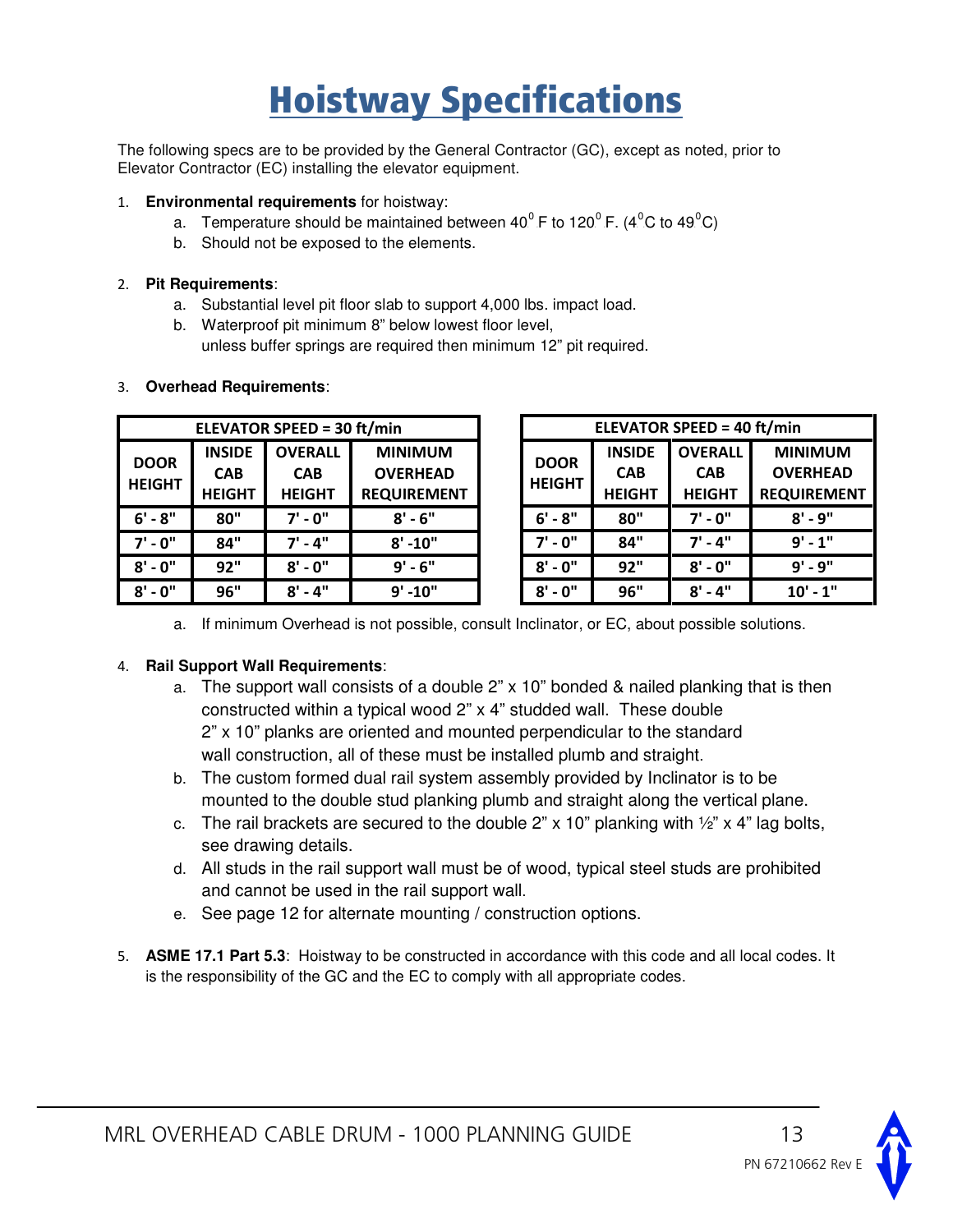# **Hoistway Elevation / Pit Specifications**



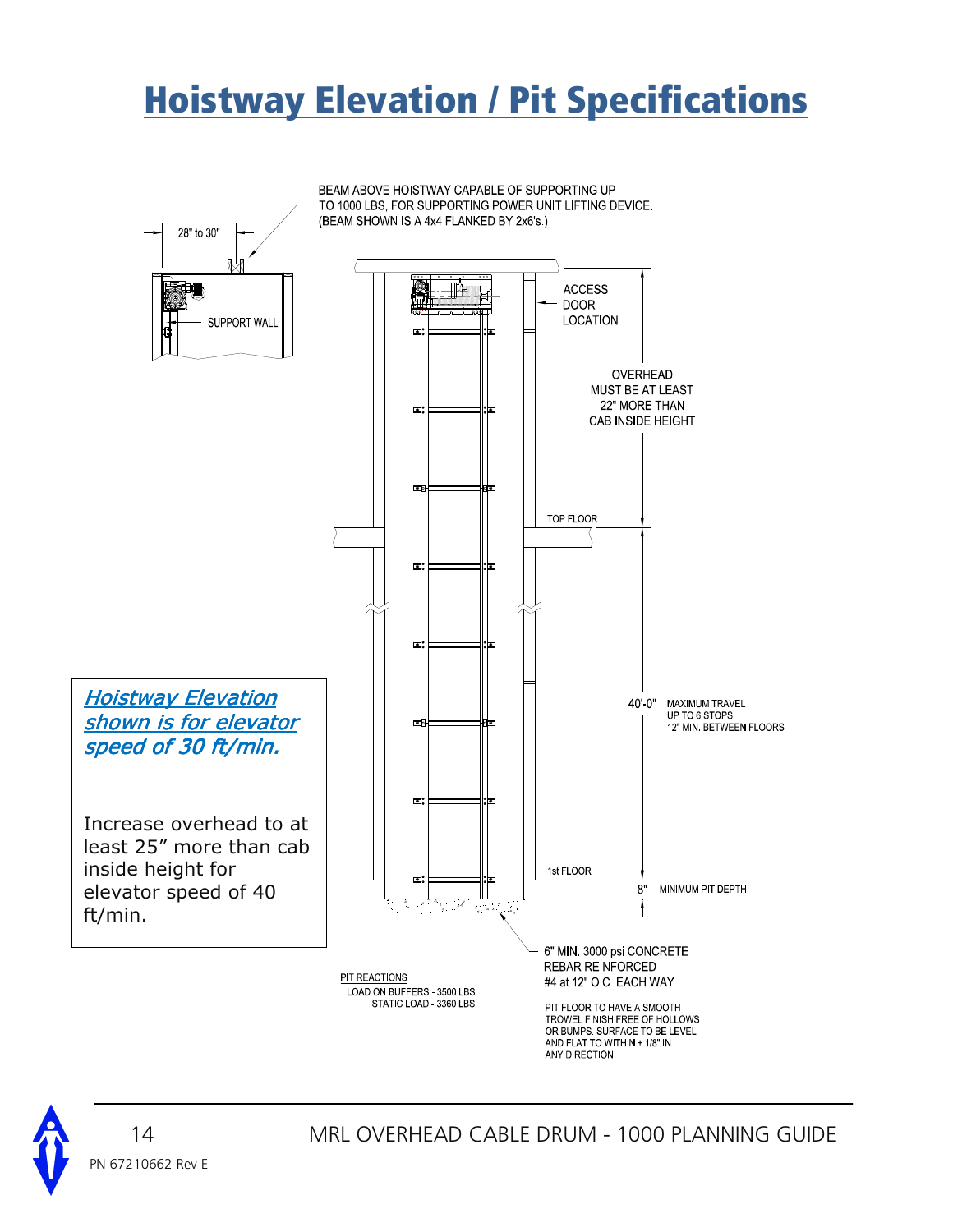

**NOTE**: The CPU/Controller and Motor Control is recommended to be mounted in the same location. However, up to 40' controller cables are available if needed.

- 1. Permanent 230 volt, single phase, 30 amp dedicated supply and disconnect by others to operate the elevator.
- 2. 120 volt lighting supply and disconnect by others.
- 3. Telephone connection: Code requires a telephone connection. An analog phone land line terminated to RJ11 phone jack is required for connection to the controller. Dealer to supply standard RJ11 modular cable to connect from phone jack to controller. Inclinator does not recommend VOIP (Voice over IP) phone line due to possible inaccessibility of phone service during utility power failure.
- 4. CPU/Controller and Motor Control should be mounted in a temperature controlled environment between 40 $\degree$ F to 120 $\degree$ F (4 $\degree$ C to 49 $\degree$ C).
- 5. CPU/Controller and Motor Control should not be exposed to outdoor elements.
- 6. Typical wiring distance from the Motor Control to the gearbox is 10'. Longer motor cables up to 50' are available. See wiring diagram on page 17 for more information.
- 7. N.E.C. regulations require a minimum of 30"x36" clear unobstructed floor space in front of the controller. N.E.C regulations also state the floor to ceiling height of the control space should be 6'-6" high.
- 8. If mounting the CPU/Controller or Motor Control inside the hoistway they should be located in such a way that they can be inspected and maintained without full body entry into the hoistway.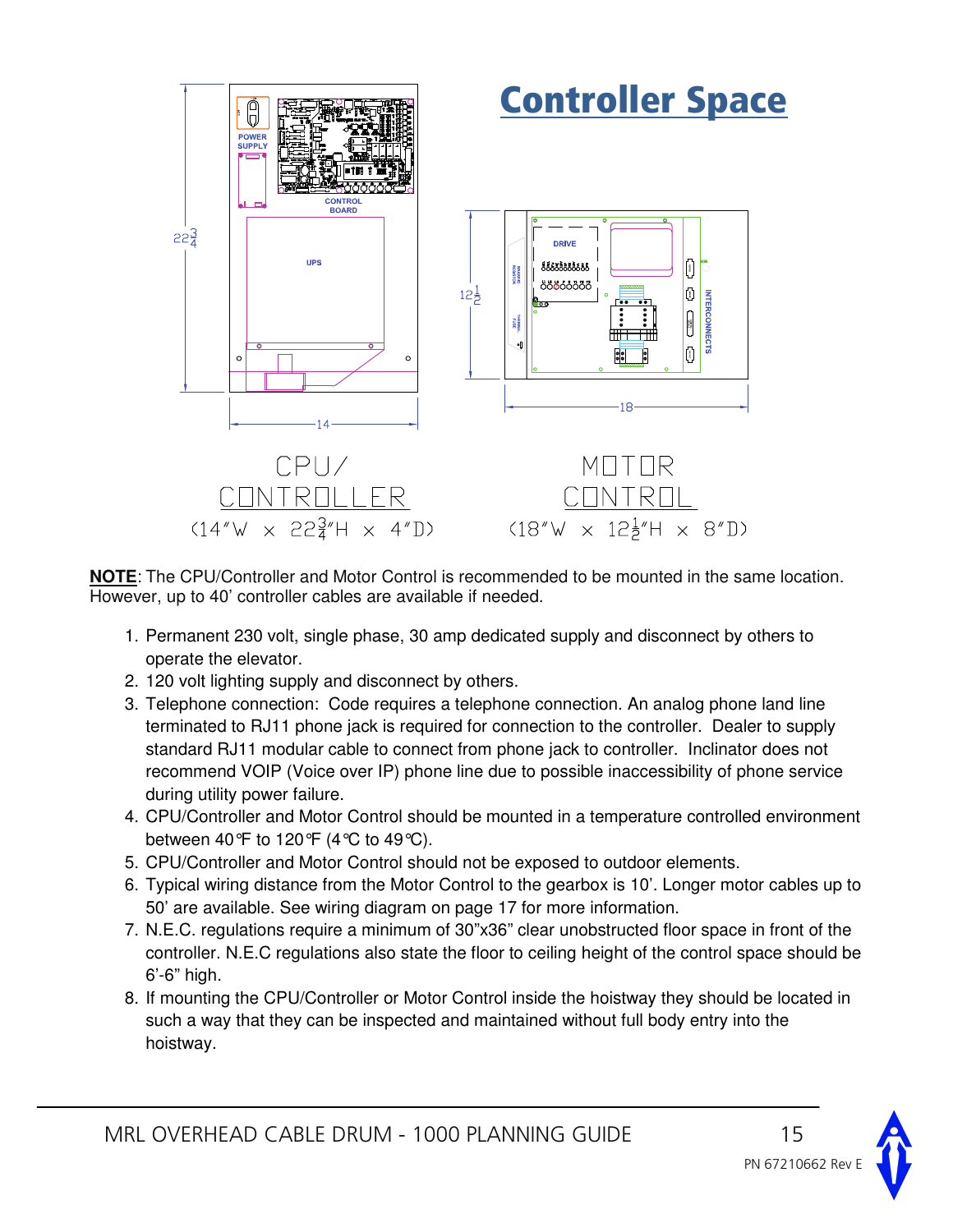# **Hall Call Stations**

CALL STATION FLUSH Mount hall



### RAISED MOUNT HALL CALL STATION



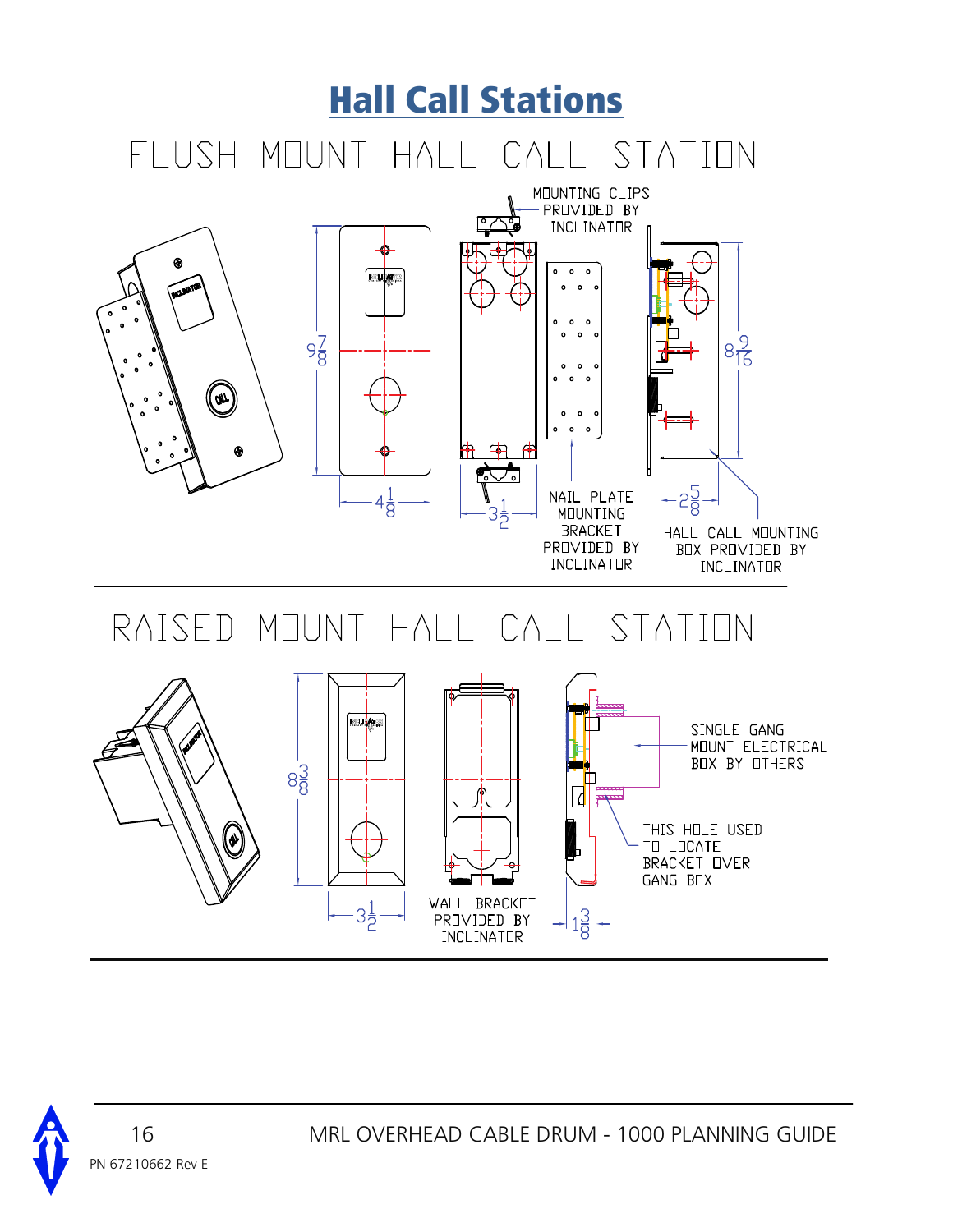# UC601 Cable Lengths and Components



Cable lengths shown are standard based on number of landings ordered. Inclinator offers additional cable length options to meet non-standard installations. Please see order form for additional information on longer cable lengths

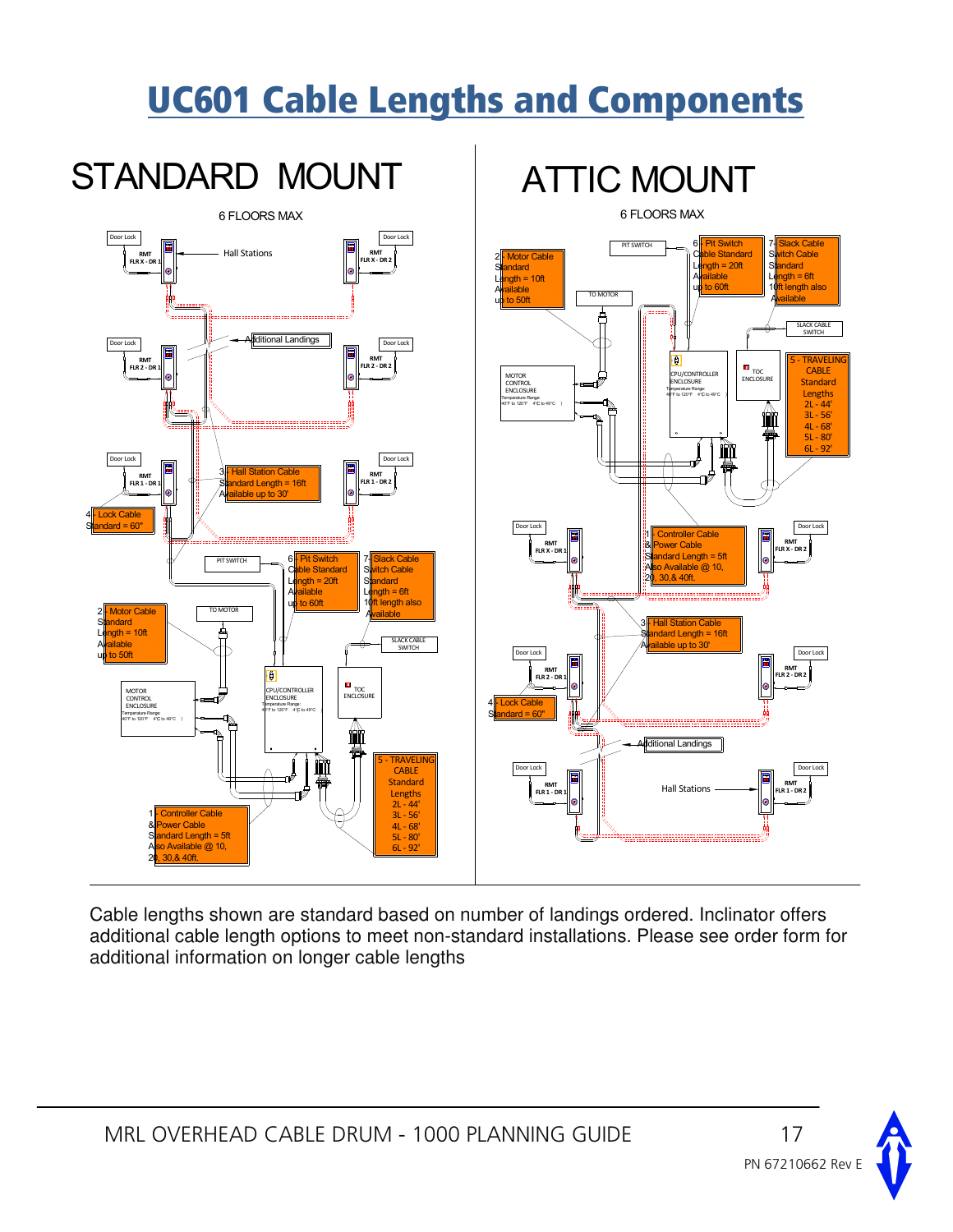### **INCLINATOR COMPANY OF AMERICA – LIMITED PRODUCT WARRANTY**

**LIMITED PRODUCT WARRANTY; SOLE AND EXCLUSIVE REMEDY** Coverage and length of warranty:This warranty applies to the repair or replacement, at Seller's option, of parts of the Product that fail due to defective workmanship or material. Seller may, at its option, provide factory reconditioned parts. The **basic coverage period for complete units**  is twenty-four (24) months from the date that the equipment is shipped from Seller's factory, unless an additional multi-year extended warranty is purchased from Seller in accordance with the extended warranty terms below. The **basic coverage period for Buyer purchased parts**, representing less than a complete unit, is twelve (12) months from the date the part(s) are installed and accepted by the owner (collectively, the Warranty Period).

What is not covered.

- All labor costs that are incurred for removal, repair or replacment of warranty parts, including related travel time.
- Consumable items / parts such as light bulbs, lamps, batteries, UPS (Uninterruptible Power Supplies), oil seals, mechanical switches, guide shoe inserts, drive belts, hydraulic fluid, lubricants, etc.
- Structural or cosmetic components that are subject to normal wear and tear, external forces and/or misuse. This includes paint, stain, caulking, weather barriers, slide blocks, fluid seals, switches, metal panels, glass, Plexiglas, gates, travelling cable, doors, buttons, trim, upholstery, etc.
- Damage or malfunction caused by improper installation and/or repair, lack of maintenance in accordance with manufacturer's recommendations, improper or abnormal use, misuse, neglect, abuse or accident, improper adjustment, structural integrity of building and/or hoistway, exceeding weight limit, failure to follow operating instructions or acts of God.
- Damage or malfunction caused by the integration of any additional parts or items, the customization of any product or parts, and/or the use of non-Inclinator parts, if such integration, customization or use was performed without approval from Seller.
- Damage sustained in shipping. Buyer must file claim with shipping / freight company.

•

While necessary maintenance or repairs on Seller Product may be performed by any qualified elevator contractor with any appropriate parts, SELLER RECOMMENDS THAT ONLY AUTHORIZED INCLINATOR DEALERS PROVIDE SUCH SERVICES WITH PARTS SUPPLIED BY SELLER. IMPROPER OR INCORRECTLY PERFORMED MAINTENANCE OR REPAIR VOIDS THIS WARRANTY.

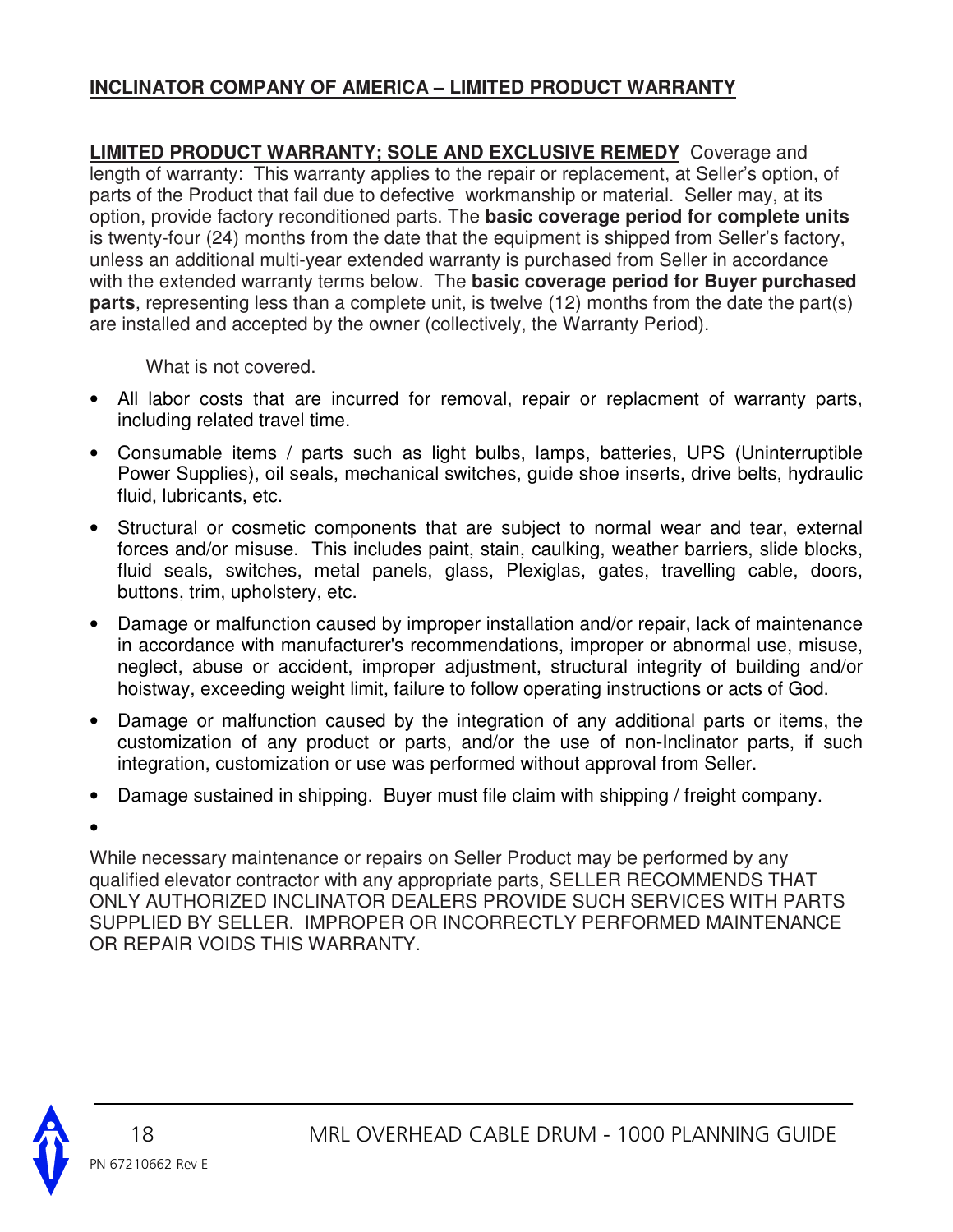THIS WARRANTY IS EXCLUSIVE AND IN LIEU OF ALL OTHER EXPRESS AND IMPLIED WARRANTIES WHATSOEVER, INCLUDING BUT NOT LIMITED TO, THE IMPLIED WARRANTIES OF MERCHANTABILITY AND FITNESS FOR

A PARTICULAR PURPOSE, AND IS LIMITED TO A PERIOD OF TWO YEARS (UNLESS EXTENDED) FROM THE TIME THE PRODUCT IS SHIPPED FROM INCLINATOR'S FACTORY.

Buyer shall notify Seller of any warranty claim. Using a Return Material Authorization (RMA), the Buyer will return parts prepaid to Seller. Seller shall confirm that the parts are defective in materials or workmanship within the Warranty Period and will replace such parts confirmed to be defective within a 60 day period from receipt using standard shipping practices (Overnight and 2nd day shipment will be billed as an additional charge). Seller may, at its option, provide factory reconditioned parts. Should such defective parts not be promptly replaced, BUYER'S SOLE AND EXCLUSIVE REMEDY SHALL BE RECOVERY OF THE FULL PURCHASE PRICE OF THAT DEFECTIVE PART.

BUYER EXPRESSLY AGREES THAT THIS REMEDY IS THE SOLE AND EXCLUSIVE REMEDY OF BUYER AGAINST SELLER, AND THAT UNDER NO CIRCUMSTANCES SHALL SELLER BE LIABLE TO BUYER FOR ANY OTHER LOSSES OR EXPENSES, INCLUDING BUT NOT LIMITED TO ANY CONSEQUENTIAL, INCIDENTAL, INDIRECT, CONTINGENT OR PUNITIVE DAMAGES, REGARDLESS OF WHETHER SUCH LIABILITY IS BASED ON BREACH OF CONTRACT, TORT, STRICT LIABILITY, BREACH OF WARRANTIES, FAILURE OF ESSENTIAL PURPOSE, INTELLECTUAL PROPERTY INFRINGEMENT OR OTHERWISE.

FURTHER, SELLER DISCLAIMS LIABILITY FOR ANY PERSONAL INJURY OR PROPERTY DAMAGE RESULTING FROM THE OPERATION OF A PRODUCT THAT HAS NOT BEEN FOUND TO BE DEFECTIVE. IN ADDITION, SELLER DISCLAIMS LIABILITY FOR ANY PERSONAL INJURY OR PROPERTY DAMAGE RESULTING FROM THE OPERATION OF A PRODUCT THAT HAS BEEN MODIFIED FROM THE ORIGINAL SELLER DESIGN OR TO WHICH ANY PARTS OR ITEMS HAVE BEEN ADDED WHETHER SUCH MODIFICATIONS OR ADDITIONS WERE MADE WITH OR WITHOUT THE WRITTEN AUTHORIZATION OF SELLER. NO PERSON OR COMPANY IS AUTHORIZED TO CHANGE THE DESIGN OR MAKE-UP OF THIS PRODUCT WITHOUT WRITTEN AUTHORIZATION BY SELLER.

THIS WARRANTY SUPERCEDES ALL OTHER PUBLISHED, PRINTED OR ORAL WARRANTIES WITH RESPECT TO THE PRODUCT.

**EXTENDED WARRANTY** Within 120 days from the date of shipment to Dealer, Dealer may purchase an additional multi-year warranty from Seller by signing and fulfilling the terms of the Dealer Extended Product Limited Warranty Purchase Form.

Rev. 9-2-16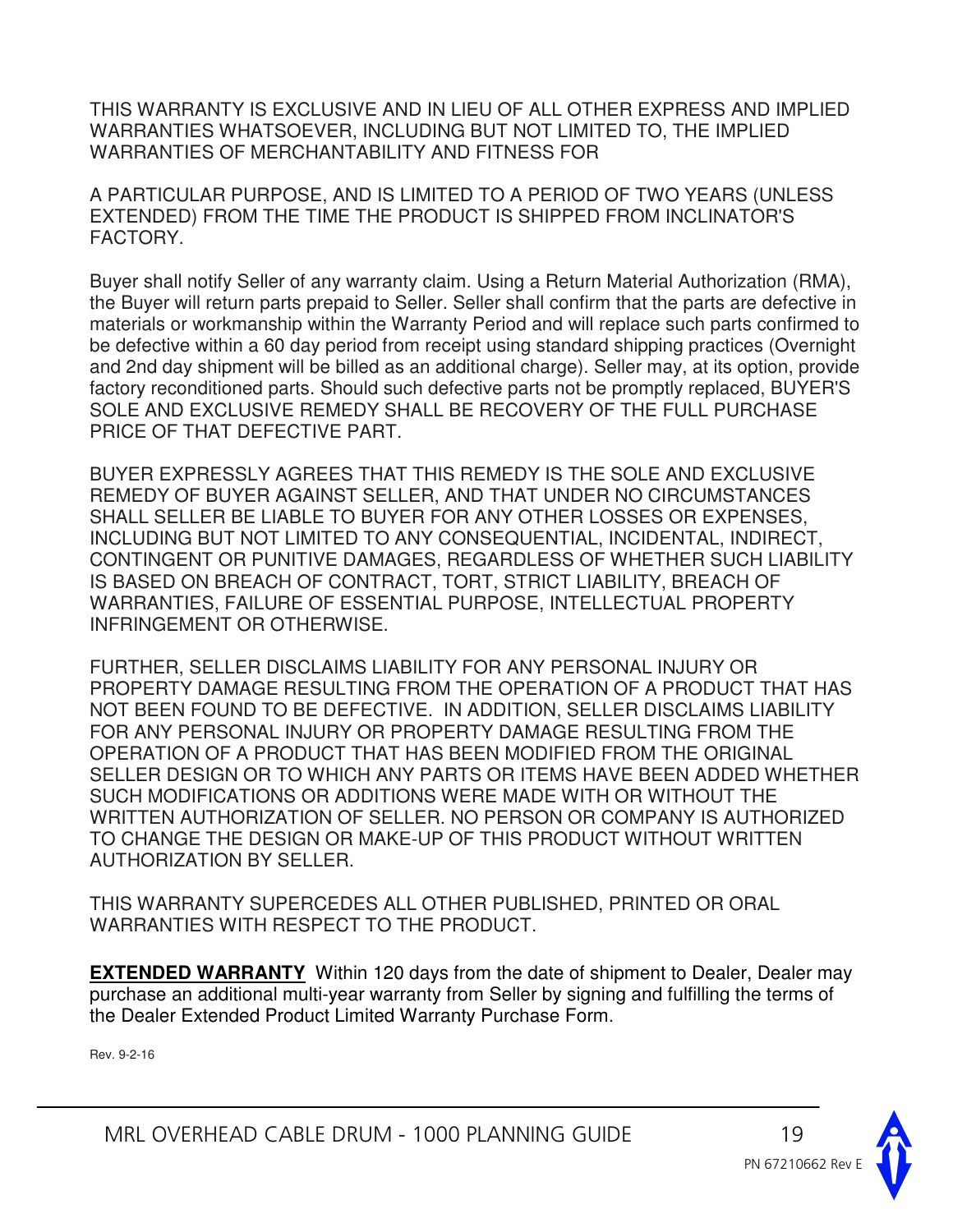

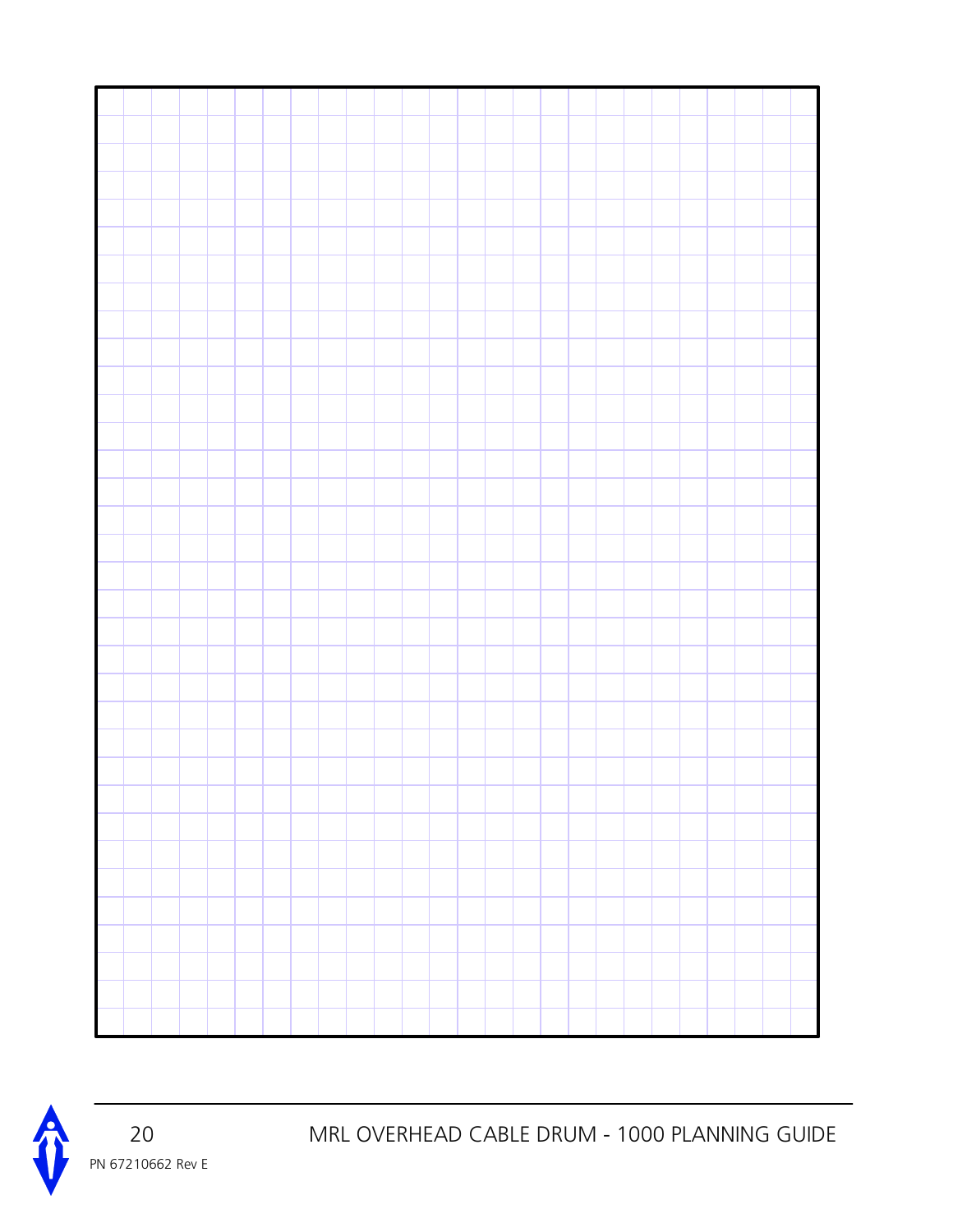